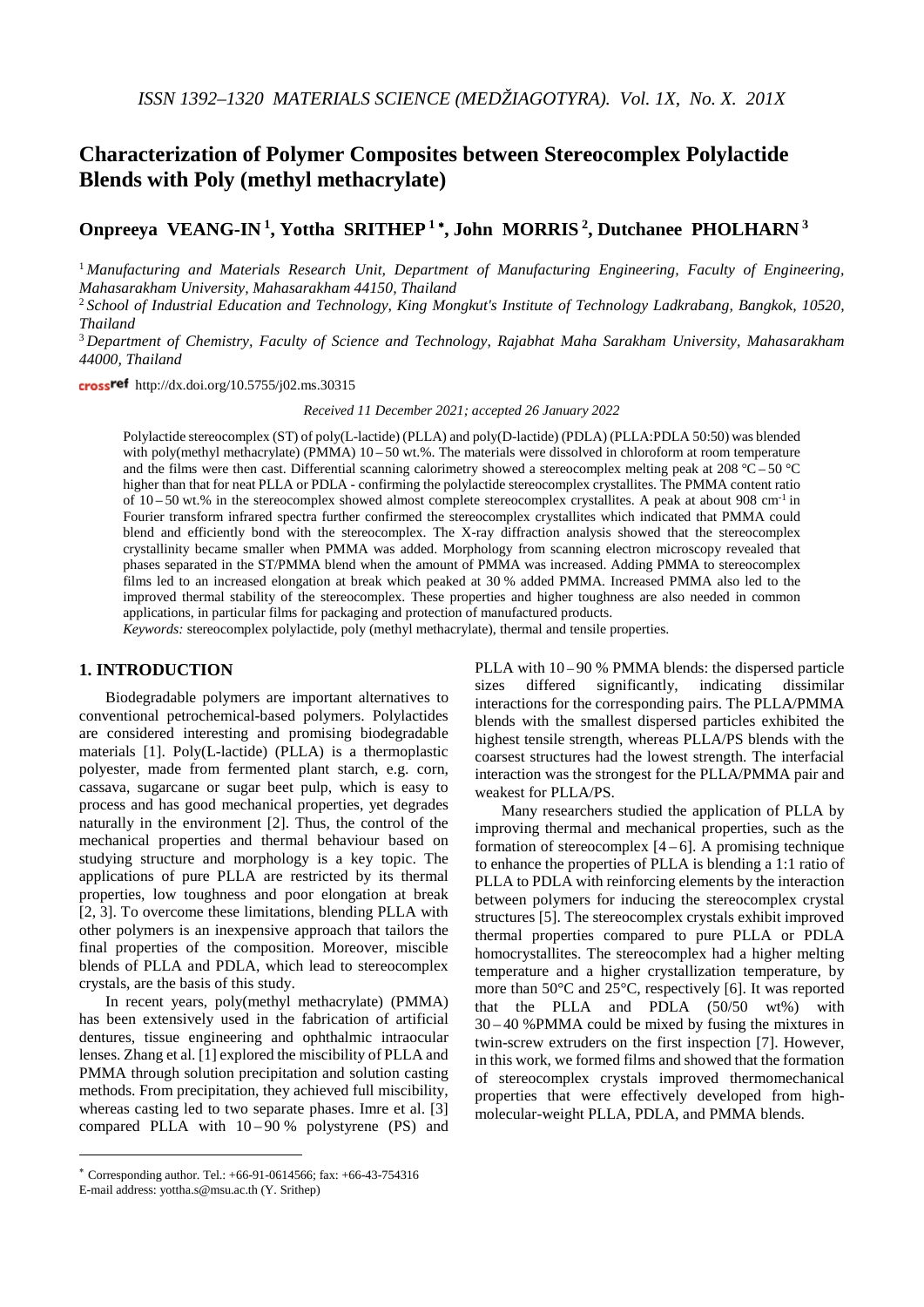In this study, we prepared equal quantities of PLLA and PDLA blend to form a streocomplex, with effect of PMMA 10 – 50 wt.% addition to stereocomplexation by solution casting. In addition, the chemical structure, mechanical and thermal properties of the mentioned blends films were investigated.

# **2. EXPERIMENTAL**

# **2.1. Materials**

PLLA (trade name L175) and PDLA (trade name D120) were received from Total Corbion Thailand Ltd. PMMA (grade CM205) was received from Chi Mei Corporation, Taiwan. Chloroform (CHCl3) was supplied by RCI Lab scan Limited, Thailand.

### **2.2. Processing**

To prepare the samples, PLLA, PDLA and PMMA were dried in a vacuum oven at  $80^{\circ}$ C for 24 h. The PLLA/PDLA/PMMA blends (100/0/0, 50/50/0, 45/45/10, 35/35/30, 25/25/50, and 0/0/100) were dissolved at a concentration of 1 g of the materials in 10 mL chloroform (magnetically stirred, 3 hours,  $25^{\circ}$ C). The solutions were cast onto Petri dishes. The films were dried (24 h, 25 °C) to allow the solvent to evaporate. Final film thicknesses were measured approx 0.3 mm. The resulting films were cloudy, strong (see measured tensile strengths later), and elastic.

### **2.3. Characterization**

### **2.3.1. Fourier transform infrared spectroscopy (FTIR)**

Details of the components of the chemical structures of the blends were obtained with a Perkin Elmer Frontier FTIR spectrometer, scanned from  $400$  to  $4000 \text{ cm}^{-1}$ , in the attenuated total reflection mode.

### **2.3.2. X-ray diffraction analysis (XRD)**

Sample crystallinities were determined from X-ray diffraction with an Analytical Bruker/D8 Advance Bruker-BioSpin (Cu Kα line source, filtered with a thin Ni filter, scanned at  $2^{\circ}/\text{min}$ ,  $2\theta$  from  $5-40^{\circ}$ ). Film samples were mounted on the XRD platform and the computer-controlled goniometer was run in wide-angle mode.

### **2.3.3. Differential scanning calorimetry (DSC)**

Film thermal properties were measured by DSC (Pyris Diamond DSC4000, MA, USA). Samples weighing 3 to 5 mg. were placed in aluminum pans and sealed. The samples were heated from  $25^{\circ}$ C to  $250^{\circ}$ C at a rate of 10 °C/min, held for 3 min at 250 °C (first heating cycle) and cooled at 10 °C/min to 25 °C. The samples were reheated to 250 °C at 10 °C/min (second heating cycle). The cold crystallization temperature  $(T_{cc})$  and its enthalpy, homomelting temperature  $(T_{\text{ml}})$  and its enthalpy  $(\Delta H_{\text{ml}})$ , stereocomplex melting temperature  $(T_{m2})$  and its enthalpy  $(\Delta H_{\text{m2}})$ , the crystallization temperature  $(T_c)$  and its enthalpy were recorded. The glass transition temperature  $(T<sub>g</sub>)$  was determined from the second scan. The total degree of crystallinity  $(X_c)$  for both the homo- and stereocomplexcrystals was calculated with Eq. 1 [8]:

$$
Xc(%) = \frac{\Delta Hm, hc + \Delta Hm, st - \Delta Hcc}{w \times \Delta H_{m(blead)}^0} \times 100\%,
$$
 (1)

where  $\Delta H_{\text{m,hc}}$  and  $\Delta H_{\text{m,st}}$  are the melting enthalpies of homocrystallites and the stereocomplex crystallites, respectively;  $\Delta H_{\rm cc}$  is the cold crystallization enthalpy; *w* is the weight fraction of PLLA or the stereocomplex in the polymer blends;  $H_{m(blend)}^{0}$  is the theoretical value of the melting enthalpy for perfect crystals, which can be calculated as follows:

$$
H_{m(blend)}^0 = H_{m,hc}^0 \times f \text{hc} + H_{m,st}^0 \times f_{\text{st}},\tag{2}
$$

where  $H_{m,hc}^0$  and  $H_{m,st}^0$  are the enthalpy value for the homocrystallites  $(93.6 \text{ J/g})$  and the stereocomplex crystallites (142 J/g), respectively;  $f_{hc}$  and  $f_{st}$  are the relative amounts of the homo- and streocomplex crystallites, respectively, using under nonisothermal conditions, and can be calculated according to Eq. 3 and Eq. 4:

$$
f_{hc} (\%) = \frac{\Delta Hm, hc}{\Delta Hm, hc + \Delta Hm, st} \times 100\%; \tag{3}
$$

$$
f_{\rm st} \left( % \right) = \frac{\Delta H m_{\rm s} t}{\Delta H m_{\rm s} \cdot \Delta H m_{\rm s} t} \times 100\%, \tag{4}
$$

where the  $\Delta H_{\text{m,hc}}$  and  $\Delta H_{\text{m,st}}$  values were obtained from the thermograms as for Eq. 1. The crystallinity of stereocomplex crystallites  $(X_{st})$  was then calculated (Eq. 5) from the *fst* calculated in Eq. 4:

$$
X_{\rm st} \left( \% \right) = X_{\rm c} \times f_{\rm st} \times 100\% \,. \tag{5}
$$

### **2.3.4. Scanning electron microscopy (SEM)**

0.3 mm thick films were cryogenically fractured crosssection surface to expose the internal structure, sputtered with a ~ 20 nm layer of gold and SEM images were captured by SEM (TM4000Plus Tabletop Microscope, HITACHI) under  $1000 \times$  magnification.

### **2.3.5. Mechanical testing**

15 mm  $\times$  50 mm samples were cut from the films. The modulus of elasticity, tensile strength, and elongation at break were measured at  $25 \pm 2$  °C on a tensile tester (Texture Analyzer, TA.XT Plus) at a crosshead speed of 2 mm/min. Means and standard deviations for five replicates of each sample were reported.

### **2.3.6. Thermogravimetric Analysis (TGA)**

Thermal properties were measured by TGA (PerkinElmer, TGA4000, MA, USA) from 30 to 600 °C at  $10 °C/min$  under a constant N<sub>2</sub> flow. Each test used 10 – 15 mg of the films. Mass loss was recorded and normalized against the initial mass. The temperature at 5 % weight loss  $(T_{5\%})$  was reported as the decomposition temperature.

### **3. RESULTS AND DISCUSSION**

#### **3.1. Chemical structure**

Fig. 1 a shows the FTIR spectra of the blends. PMMA spectra identified the functional groups present in the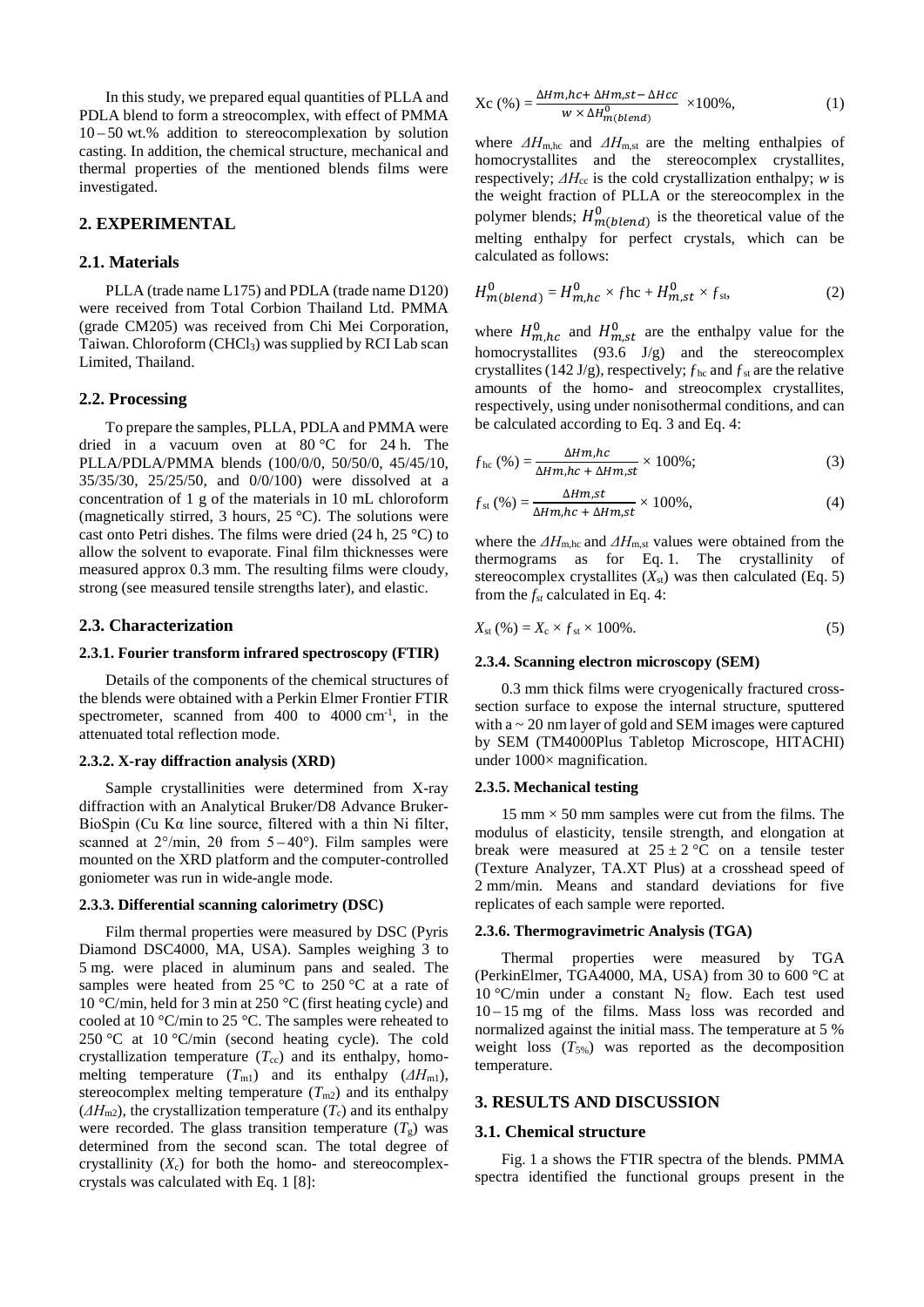synthesized PMMA. A sharp intense peak at 1.731 cm-1 showed the presence of the acrylate carboxyl group. The broad peak from  $1.260 - 1.000$  cm<sup>-1</sup> was attributed to the |C-O (ester bond) stretching vibration.



**Fig. 1.** FTIR spectra: a – PLLA, ST, PMMA, and ST/PMMA blends;  $b$  – expanded region from 850 to 950 cm<sup>-1</sup>

The band at  $1.433 \text{ cm}^{-1}$  was attributed to C-H stretching vibrations of the CH<sub>3</sub> group. The  $2.950 \text{ cm}^{-1}$  band can be assigned to the bending vibrations of the  $CH<sub>3</sub>$  groups [9]. The ST sample had a strong peak corresponding to carbonyl  $(C=O)$  stretching at 1.744 cm<sup>-1</sup> [10]. After ST and PMMA were blended, the FTIR spectrum contained absorption peaks at similar locations to those of pristine ST and PMMA. The C-O stretching vibrations of the blends, that were not compatible, showed a split peak with similar intensities at 926 and 986 cm<sup>-1</sup>. The presence of this split peak indicates the presence of both polymers in the blend. When loading of PMMA increased, the infrared spectrum of ST/50%PMMA appeared very close to PMMA, which may indicate some intramolecular interactions between the PMMA and ST. In addition, ST and PLLA show a peak with similar, but wave range extends number from 850 to  $950 \text{ cm}^{-1}$  were different as shown in Fig. 1 b. Fig. 1 b (expands the region from  $850$  to  $950$  cm<sup>-1</sup> of Fig. 1 a) shows the neat PLLA with an obvious peak of about 922 cm<sup>-1</sup>, assigned to the PLLA homocrystallites [11]. When PLLA and PDLA were blended, stereocomplexes formed, confirmed by a peak appearing at about 908 cm-1 assigned to the stereocompex crystallites [12]. This peak became weaker as the PMMA content increased.

# **3.2. X-ray diffraction analysis**

XRD diffractograms are shown in Fig. 2. PLLA had 2θ reflections at  $16.7^\circ$  and  $19.2^\circ$  [13].





Peaks at 11.68°, 20.68° and 23.58° were assigned to planes of the stereocomplex crystallites [14]. PMMA showed large scattering, the center of the peak at about 14.3° and 31.7° indicated that PMMA structure was amorphous [15]. When the stereocomplexes were mixed with PMMA, all the diffraction peaks of the blends gradually became smaller or essentially disappeared as the amount of PMMA increased. This indicated that the film became amorphous and the degree of crystallinity of the polymer decreased.

# **3.3. Thermal properties**

### **3.3.1. First heating cycle**

Fig. 3 shows the DSC thermograms of the films and Table 1 summarizes the data. The neat PLLA had a melting peak  $(T_{\text{ml}})$  at ~ 175 °C. The pure PMMA revealed a typical amorphous behavior with no melting temperature and had a glass transition temperature at  $\sim$  98 °C [16].



**Fig. 3.** DSC first heating thermograms of ST, PMMA, and ST/PMMA blends

In the stereocomplex, two  $T<sub>m</sub>$  peaks were observed: the first peak was the homocrystallites,  $T_{\text{ml}}$ , melted at  $\sim 173$  °C and the second was the stereocomplex crystallites,  $T_{m2}$ , melted at  $\sim$  208 °C. The stereocomplex structure moved the melting temperature higher that than of PLLA by  $\sim$  50 °C [6, 17]. This significant increase is due to hydrogen bonding interactions in the stereocomplex crystalline structure [6].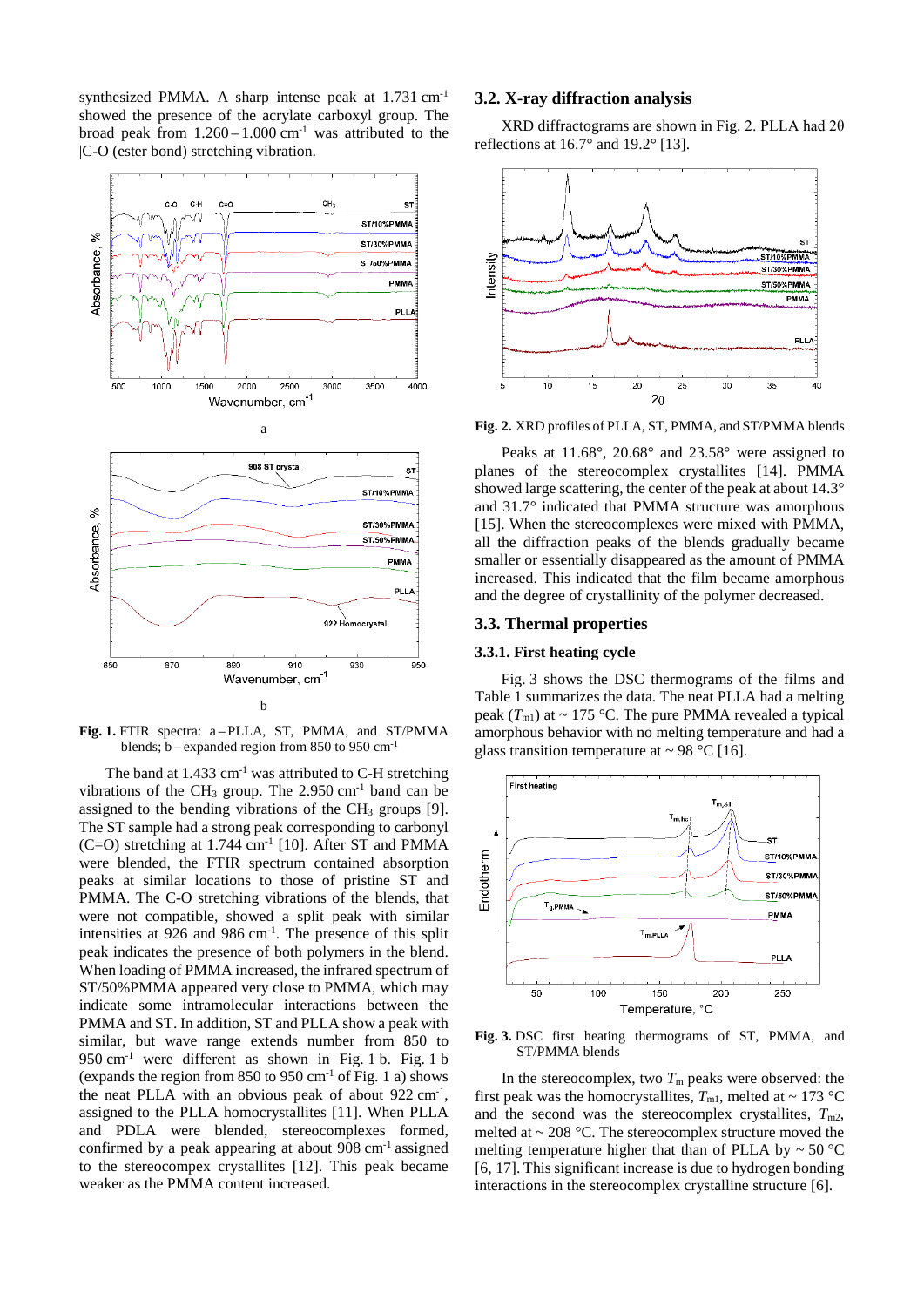| Sample         | $T_{\rm g}$ , °C         | Melting 1                |                                | Melting 2         |                            | $\%X_c$                  |            |
|----------------|--------------------------|--------------------------|--------------------------------|-------------------|----------------------------|--------------------------|------------|
|                |                          | $T_{\rm ml}$ , °C        | $\Delta H_{\text{m.hc}}$ , J/g | $T_{\rm m2}$ , °C | $\Delta H_{\rm m.st.}$ J/g |                          | $\%X_{st}$ |
| <b>ST</b>      |                          | 173.6                    | 5.4                            | 208.2             | 38.1                       | 32.0                     | 28.0       |
| $ST/10\%$ PMMA |                          | 174.6                    | 3.8                            | 208.2             | 29.4                       | 27.0                     | 23.8       |
| $ST/30\%$ PMMA |                          | 172.8                    | 4.3                            | 205.9             | 19.5                       | 25.5                     | 20.8       |
| $ST/50\%$ PMMA | —                        | 170.4                    | 3.4                            | 205.4             | 8.8                        | 19.0                     | 13.6       |
| <b>PMMA</b>    | 98.5                     | $\overline{\phantom{0}}$ | -                              |                   | $\overline{\phantom{m}}$   | $\overline{\phantom{0}}$ |            |
| <b>PLLA</b>    | $\overline{\phantom{0}}$ | 175.60                   | 31.1                           |                   |                            | 33.2                     |            |

**Table 1.** DSC first heating data of PLLA, ST, PMMA, and ST/PMMA blends film

When PMMA was added 10 to 50 wt.% to the stereocomplex, the samples also showed two  $T_m$  points, and the enthalpy of melting of both  $\Delta H_{\text{m1}}$  and  $\Delta H_{\text{m2}}$  decreased as the amount of PMMA increased. The crystallinity  $(X_c)$  of PLLA was 33.2 % due to the slow cooling in casting the film. Furthermore, the total degree of crystallinity  $(X_c)$  of ST was 32.0 % and the crystallinity of the stereocomplex crystallites  $(X_{st})$  of ST was 28.0 %. The crystallinity of the blends reduced gradually as the PMMA content increased and pure PMMA became fully amorphous.

# **3.3.2. Cooling cycle**

Fig. 4 shows the crystallization temperatures,  $T_c$ , on cooling. PLLA, PMMA and ST/PMMA blends were difficult to crystallize, no clear crystallization was observed upon cooling.



**Fig. 4.** DSC cooling thermograms of ST, PMMA, and ST/PMMA blends

However, the stereocomplex had two crystallization peaks, with  $T_c$ 's at 112.6 and 85.6 °C. This might be the crystallization of homocrystal and stereocomplex crystals indicating that both homocrystallites and stereocomplex

crystallites formed and the crystallization enthalpies, *ΔH*c, were 6.2 and 0.8 J/g, respectively. This indicated that the PLLA and PDLA of ST were easily separable [18].

# **3.3.3. Second heating cycle**

Fig. 5 and Table 2 show the thermograms of the second heating cycle for the PLLA, ST, PMMA and ST/PMMA blend films.



**Fig. 5.** DSC second heating thermograms of ST, PMMA, and ST/PMMA blends

The deterioration of the material during heating led to lower melting points and enthalpies of all samples than those from the first heating cycle [19]. During the second heating, the glass transition temperature point was clearly observed, due to faster cooling than the first heating scan and increased with the addition of more PMMA. The stereocomplex had a glass transition,  $T_g$ , at 57.1 °C. When it was mixed with 50%PMMA, the  $T_g$  increased to 65.2 °C. With increased amounts of PMMA, the ability of the stereocomplex to cold crystallize also systematically decreased and the point of cold crystallization shifted to a higher temperature [20].

**Table 2.** DSC second heating data of PLLA, ST, PMMA, and ST/PMMA blends film

| Sample         | $T_{\rm g}$ , °C | Cold crystallization     |                                | Melting 1         |                          | Melting 2                         |                             |                          |                |
|----------------|------------------|--------------------------|--------------------------------|-------------------|--------------------------|-----------------------------------|-----------------------------|--------------------------|----------------|
|                |                  | $T_{\rm cc}$ , °C        | $\Delta H_{\text{cc}}$ , $J/g$ | $T_{\rm ml}$ , °C | $\Delta H_{\rm m}$ , J/g | $T_{\rm m2}$ ,<br>$\rm ^{\circ}C$ | $\Delta H_{\text{m}}$ , J/g | % $X_c$                  | $\%X_{\rm st}$ |
| <b>ST</b>      | 57.1             | 92.8                     | 5.6                            | 169.5             | 15.4                     | 208.3                             | 25.9                        | 28.8                     | 18.1           |
| $ST/10\%$ PMMA | 60.8             | 119.8                    | 20.0                           | 170.4             | 14.8                     | 207.1                             | 23.8                        | 16.7                     | 10.2           |
| ST/30%PMMA     | 61.3             | 148.0                    | 7.9                            |                   |                          | 206.1                             | 17.3                        | —                        | 9.6            |
| ST/50%PMMA     | 65.2             | $\overline{\phantom{m}}$ |                                |                   |                          | 206.5                             | 5.5                         | $\overline{\phantom{0}}$ | 7.7            |
| <b>PMMA</b>    | 99.6             |                          |                                |                   |                          |                                   |                             |                          |                |
| <b>PLLA</b>    | 61.1             | 107.2                    | 13.3                           | 173.4             | 25.5                     |                                   |                             | 13.0                     |                |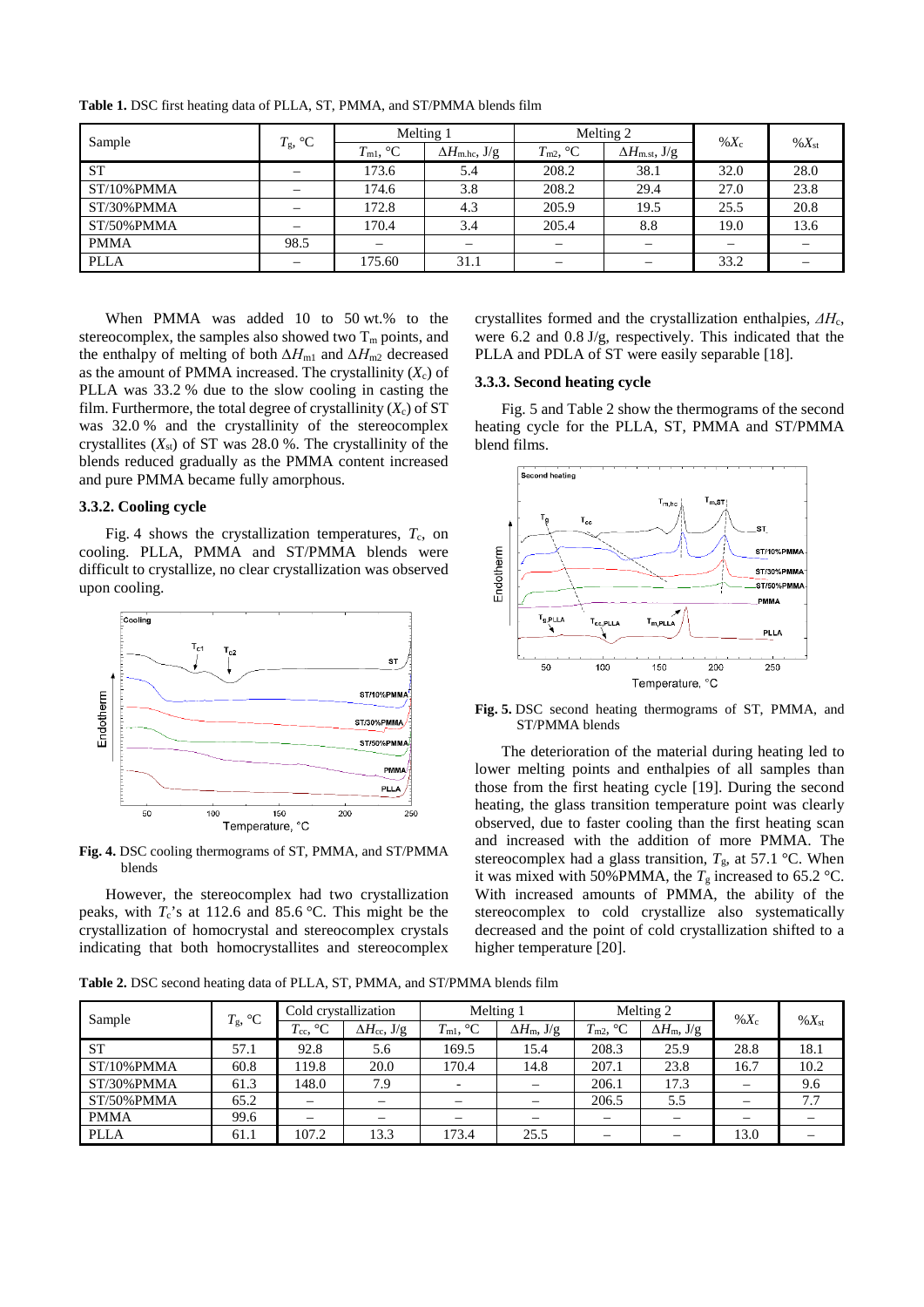ST/50%PMMA samples showed no cold crystallization, homocrystals disappeared and fewer stereocomplex crystals formed. The  $T<sub>m</sub>$  of the films changed slightly to a lower temperature with increasing amounts of PMMA. Moreover, ST/30%PMMA, ST/50%PMMA showed a complete stereocomplex structure without any homocrystallites and  $T_m \sim 206$  °C. The smaller crystallite enthalpy implied a reduction of crystallization.

# **3.4. Morphology**

The morphology of PLLA, ST and ST/PMMA blends was examined by scanning electron microscopy (see Fig. 6). The PLLA, ST and PMMA samples (Fig. 6 a, b, and f) showed a smooth fracture surface, the morphology is highly homogeneous, a relatively brittle morphology after a fracture. When the ST blended with PMMA 10 and 30 wt.% as shown in Fig. 6 c and d, the surfaces showed craggy and exhibited more ductile behavior than the pure polymer. On the other hand, when the content of the PMMA increased to 50 wt.%, the surface morphology changes, larger PMMA particles appeared on the fracture surface, indicating that PMMA promoted phase separation [9], and poor compatibility.

# **3.5. Tensile test**

Fig. 7 shows the results of tensile tests on solution cast films made of PLLA, ST, PMMA and ST/PMMA blends. PMMA was introduced to enhance the mechanical properties of polylactide stereocomplex, hypothesizing that PMMA would serve as a reinforcement to enhance the physical cross-linking points and confine the polymer chain motion and facilitate good interaction between the stereocomplex matrix and the PMMA [21].

As shown in Fig. 7 a, neat PLLA had a tensile strength of  $\sim$  19 MPa, whereas the stereocomplex was much stronger at ~37 MPa. Tsuji et al. and Xu et.al. [22, 23] measured the mechanical properties of pure PLLA/PDLA blends and showed that the mechanical strength of stereocomplexes was almost 60 % higher than that of PLLA. Furthermore, pure PMMA had a tensile strength of  $\sim$  36 MPa, adding PMMA  $10 - 50$  wt.% into the stereocomplex increased the tensile strength to similar a similar level at 34 – 35 MPa.

Fig. 7 b shows the change of Young's modulus as more PMMA was blended into the stereocomplex. An increase in PMMA content resulted in a gradual increase of Young's modulus. The lowest moduli were  $\sim$  3.6 MPa for neat PLLA, while the stereocomplex showed  $\sim$  4.2 MPa, and the highest was  $\sim 6.8$  MPa for PMMA. When the amount of PMMA increased, the tensile modulus of films increased. Similar results were reported in a study of the increase in PMMA content in PLLA/PMMA blends and PMMA monotonically increased the tensile modulus and tensile strength of the resulting material [24].

Fig. 7 c shows that the elongation at break of neat PLLA was 192 %, ST was 187 %, and PMMA was 51 %. For the stereocomplex blended with 30 wt.% PMMA, it increased by 383 %. López-Rodríguez et al. [25] also reported that a blend of pure PLLA and PMMA enhanced the strength and elongation at thebreak due to a high density of intercrystalline connections through a mobile amorphous phase. On the other hand, when adding PMMA at 50 wt.% content to PLLA, the elongation at break started to decrease. This suggested that the PMMA was dispersed well at concentration levels below 50 wt.%, but, when further PMMA was added, the blended films became brittle again.



**Fig.** 6. Scanning electron micrographs of the quenched fractured surface: a-PLLA; b-ST; c-ST/10%PMMA; d-ST/30%PMMA; e – ST/50%PMMA; f – PMMA images at 1000× magnification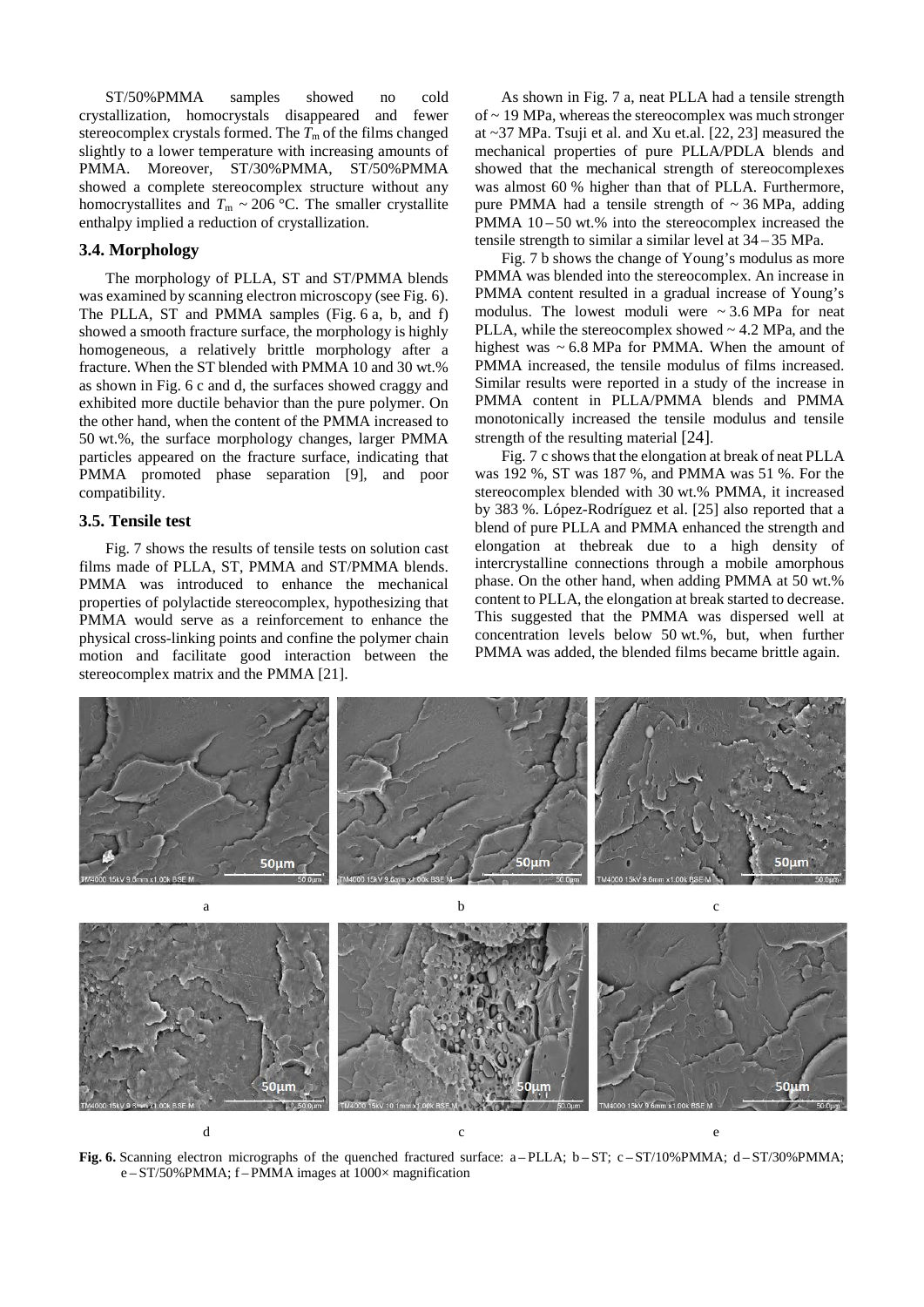

**Fig. 7.** Tensile properties of PLLA, ST, PMMA, and ST/PMMA blends: a – tensile strength; b – modulus of elasticity; c – elongation at break

# **3.6. Thermal Stability**

The thermal stability was measured by thermal gravimetric analysis. Mass loss due to thermal decomposition was measured at temperatures from 30 to 600 °C [26]. Because the thermal stability of the 10, 30 and 50 % PMMA blends were not significantly different, only the ST/50% PMMA was compared with PLLA, ST and PMMA as shown in Fig. 8. The thermal decomposition temperatures (based on the 5 % loss criterion, T5%) of PLLA was 334 °C, the stereocomplex, ST, was 354 °C, and the PMMA was 362 °C. Purnama and Kim [27] also reported that the stereocomplex decomposition temperature was higher than the PLLA homopolymer [27].



**Fig. 8.** TGA curves for PLLA, ST, PMMA and ST/50%PMMA blends

Moreover, when ST was mixed with 50% PMMA, T5% of the blend material was  $\sim$  361 °C, higher than the stereocomplex (ST), but slightly less than PMMA. As the PMMA content increased, the dispersion of PMMA increased overall thermal stability, reflected in a higher decomposition temperature, possibly due to the higher thermal stability of PMMA itself. Teoh et al. [28] also reported that the addition of PMMA to pure PLLA improved thermal stability.

# **4. CONCLUSIONS**

Films were formed from PLLA, PDLA and PMMA blends by dissolving them in chloroform at room temperature and cast. FTIR spectra showed intermolecular reactions between the stereocomplex and PMMA blends. XRD diffraction peaks of the stereocomplex/PMMA blends gradually became smaller as the PMMA content increased showing that the crystallinity of the polymer composites decreased and at high PMMA concentrations the films were essentially amorphous. DSC studies for the stereocomplex and PMMA added at 10 to 50 wt.% found that there were almost complete stereocomplex polylactide crystallites. The stereocomplex structure improved the melting temperature to be  $\sim$  50 °C higher than pure PLLA. In SEM images, when the amount of PMMA was increased, phase separations were seen in the stereocomplex/PMMA blends. Tensile modulus and elongation-at-break of the blended materials improved, but tensile strength did not change significantly, demonstrating that the PMMA interfered with the stereocomplex chains, to enhance physical cross-linking points and markedly confine polymer chain motion. However, toughness diminished as the amount of PMMA was increased above 30 wt.%. The optimal addition was 30 wt.% leading to the best elongation at break and toughness. Additionally, the thermal stability of the polymer blends improved with the addition of PMMA and made them more suitable for several common applications, *e.g.* for packaging and protection of manufactured.

### *Acknowledgments*

This research was financially supported by Mahasarakham University (Grant year 2021).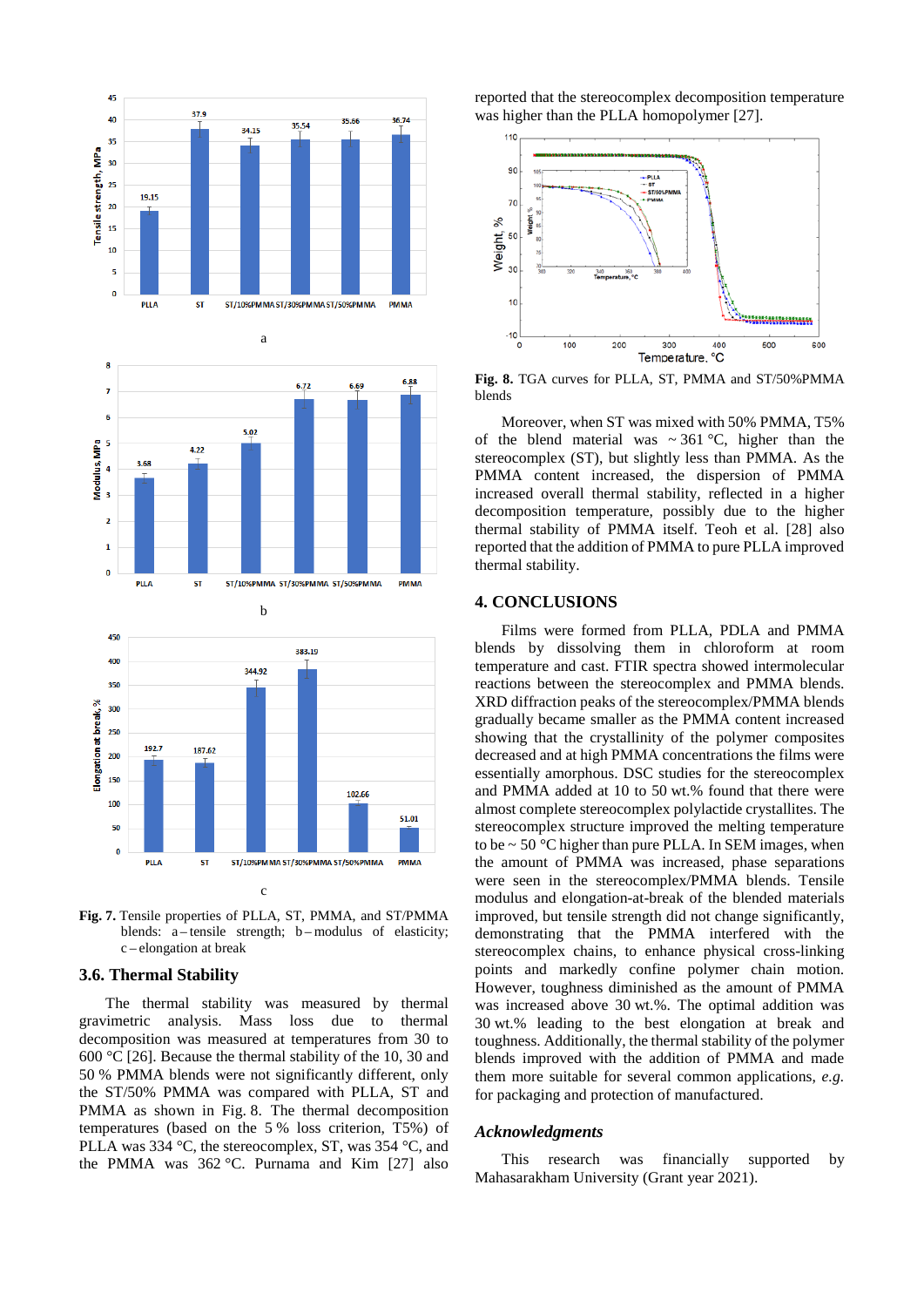# **REFERENCES**

- 1. **Zhang, G., Zhang, J., Wang, S., Shen, D.** Miscibility and Phase Structure of Binary Blends of Polylactide and Poly (Methyl Methacrylate) *Journal of Polymer Science Part B: Polymer Physics* 41 (1) 2003: pp. 23 – 30. https://doi.org/10.1002/polb.10353
- 2. **Han, Y., Shi, J., Mao, L., Wang, Z., Zhang, L.** Improvement of Compatibility and Mechanical Performances of PLA/PBAT Composites with Epoxidized Soybean Oil as Compatibilizer *Industrial & Engineering Chemistry Research* 59 (50) 2020: pp. 21779 – 21790. <https://doi.org/10.1021/acs.iecr.0c04285>
- 3. **Imre, B., Renner, K., Pukánszky, B.** Interactions, Structure and Properties in Poly (lactic acid)/thermoplastic Polymer Blends *Express Polymer Letters* 8 (1) 2014: pp. 2 – 14. <https://doi.org/10.3144/expresspolymlett.2014.2>
- 4. **Bao, R.Y., Yang, W., Jiang, W.R., Liu, Z.Y., Xie, B.H., Yang, M.B., Fu, Q.** Stereocomplex Formation of High-Molecular-Weight Polylactide: A Low Temperature Approach *Polymer* 53 (24) 2012: pp. 5449 – 5454. <https://doi.org/10.1016/j.polymer.2012.09.043>
- 5. **Ahmed, J., Varshney, S.K., Janvier, F.** Rheological and Thermal Properties of Stereocomplexed Polylactide Films *Journal of Thermal Analysis and Calorimetry* 115 (3) 2014: pp. 2053 – 2061. <https://doi.org/10.1007/s10973-013-3234-9>
- 6. **De Arenaza, I.M., Sarasua, J.R., Amestoy, H., Lopez‐ Rodriguez, N., Zuza, E., Meaurio, E., Meyer, F., Santon, J.I., Jean-Marie, R., Dubois, P.** Polylactide Stereocomplex Crystallization Prompted by Multiwall Carbon Nanotubes *Journal of Applied Polymer Science* 130 (6) 2013: pp. 4327 – 4337. <https://doi.org/10.1002/app.39721>
- 7. **Samuel, C.D., Cayuela, J., Barakat, I., Müller, A.J., Raquez, J.M., Dubois, P.** Stereocomplexation of Polylactide Enhanced by Poly (methyl methacrylate): Improved Processability and Thermomechanical Properties of Stereocomplexable Polylactide-based Materials *ACS Applied Materials & Interfaces* 5 (22) 2013: pp. 11797 – 11807. https://doi.org/10.1021/am403443m
- 8. **Sarasua, J.R., Arraiza, A.L., Balerdi, P., Maiza, I.** Crystallinity and Mechanical Properties of Optically Pure Polylactides and Their Blends *Polymer Engineering & Science* 45 (5) 2005: pp. 745 – 753. <https://doi.org/10.1002/pen.20331>
- 9. **Paydayesh, A., Azar, A.A., Arani, A.J.** Investigation the Effect of Graphene on The Morphology, Mechanical and Thermal Properties of PLA/PMMA Blends *Clinical and Experimental Nephrology* 37 2015: pp. 15 – 22. https://doi.org/10.5902/2179460X20823
- 10. **Quynh, T.M., Mai, H.H., Lan, P.N.** Stereocomplexation of Low Molecular Weight Poly (L-lactic acid) and High Molecular Weight Poly (D-lactic acid), Radiation Crosslinking PLLA/PDLA Stereocomplexes and Their Characterization *Radiation Physics and Chemistry* 83 2013: pp. 105 – 110.

<https://doi.org/10.1016/j.radphyschem.2012.10.002>

- 11. **Srithep, Y., Pholharn, D.** Plasticizer Effect on Melt Blending of Polylactide Stereocomplex *E-Polymers* 17 (5) 2017: pp. 409 – 416. https://doi.org/10.1515/epoly-2016-0331
- 12. **Pholharn, D., Srithep, Y., Morris, J.** Melt Compounding and Characterization of Poly (lactide) Stereocomplex/Natural

Rubber Composites *Polymer Engineering & Science* 58 (5) 2018: pp. 713 – 718.

- <https://doi.org/10.1002/pen.24603>
- 13. **Xiao, H., Lu, W., Yeh, J.T.** Effect of Plasticizer on The Crystallization Behavior of Poly (lactic acid) *Journal of Applied Polymer Science* 113 (1) 2009: pp. 112 – 121. https://doi.org/10.1002/app.29955
- 14. **Tsuji, H.** Poly (lactide) Stereocomplexes: Formation, Structure, Properties, Degradation, and Applications *Macromolecular Bioscience* 5 (7) 2005: pp. 569 – 597. <https://doi.org/10.1002/mabi.200500062>
- 15. **Diken, M.E., Doğan, S., Turhan, Y., Doğan, M.** Biological Properties of PMMA/nHAp and PMMA/3-APT-nHAp<br>Nanocomposites International Journal of Nanocomposites *International Journal of Polymeric Materials and Polymeric Biomaterials* 67 (13) 2018: pp. 783 – 791. <https://doi.org/10.1080/00914037.2017.1378885>
- 16. **Samuel, C., Raquez, J.M., Dubois, P.** PLLA/PMMA blends: A Shear-Induced Miscibility with Tunable Morphologies and Properties? *Polymers* 54 (15) 2013: pp. 3931 – 3939. https://doi.org/10.1016/j.polymer.2013.05.021
- 17. **Ikada, Y., Jamshidi, K., Tsuji, H., Hyon, S. H.** Stereocomplex Formation between Enantiomeric Poly (lactides) *Macromolecules* 20 (4) 1987: pp. 904 – 906. https://doi.org/10.1021/ma00170a034
- 18. **Srithep, Y., Pholharn, D., Turng, L.S., Veang-in, O.** Injection Molding and Characterization of Polylactide Stereocomplex *Polymer Degradation and Stability* 120 2015: pp. 290 – 299. <https://doi.org/10.1016/j.polymdegradstab.2015.07.017>
- 19. **Srithep, Y., Pholharn, D., Turng, L.S.** Characterization of Stereocomplex Polylactide/Nanoclay Nanocomposites *International Polymer Processing* 32 (1) 2017: pp. 121 – 128. https://doi.org/10.3139/217.3310
- 20. **Gonzalez-Garzon, M., Shahbikian, S., Huneault, M.A.** Properties and Phase Structure of Melt-Processed PLA/PMMA Blends *Journal of Polymer Research* 25 (2) 2018: pp.  $1 - 13$ . <https://doi.org/10.1007/s10965-018-1438-1>
- 21. **Liu, T., Xiang, F., Qi, X., Yang, W., Huang, R., Fu, Q.** Optically Transparent Poly (methyl methacrylate) with Largely Enhanced Mechanical and Shape Memory Properties via In-situ Formation of Polylactide Stereocomplex in the Matrix *Polymer* 126 2017: pp. 231 – 239. https://doi.org/10.1016/j.polymer.2017.08.047
- 22. **Xu, H., Tang, S., Chen, J., Yin, P., Pu, W., Lu, Y.** Thermal and Phase-separation Behavior of Injection-molded Poly (Llactic acid)/Poly (D-lactic acid) Blends with Moderate Optical Purity *Polymer Bulletin* 68 (4) 2012: pp. 1135 – 1151. <https://doi.org/10.1007/s00289-011-0673-y>
- 23. **Tsuji, H., Fukui, I.** Enhanced Thermal Stability of Poly (lactide) s in the Melt by Enantiomeric Polymer Blending *Polymer* 44 (10) 2003: pp. 2891 – 2896. https://doi.org/10.1016/S0032-3861(03)00175-7
- 24. **Mehrabi Mazidi, M., Edalat, A., Berahman, R., Hosseini, F.S.** Highly-Toughened Polylactide-(PLA-) Based Ternary Blends with Significantly Enhanced Glass Transition and Melt Strength: Tailoring the Interfacial Interactions, Phase Morphology, and Performance *Macromolecules* 51 (11) 2018: pp. 4298 – 4314. https://doi.org/10.1021/acs.macromol.8b00557
- 25. **López-Rodríguez, N., Martínez de Arenaza, I., Meaurio, E., Sarasua, J.R.** Improvement of Toughness by